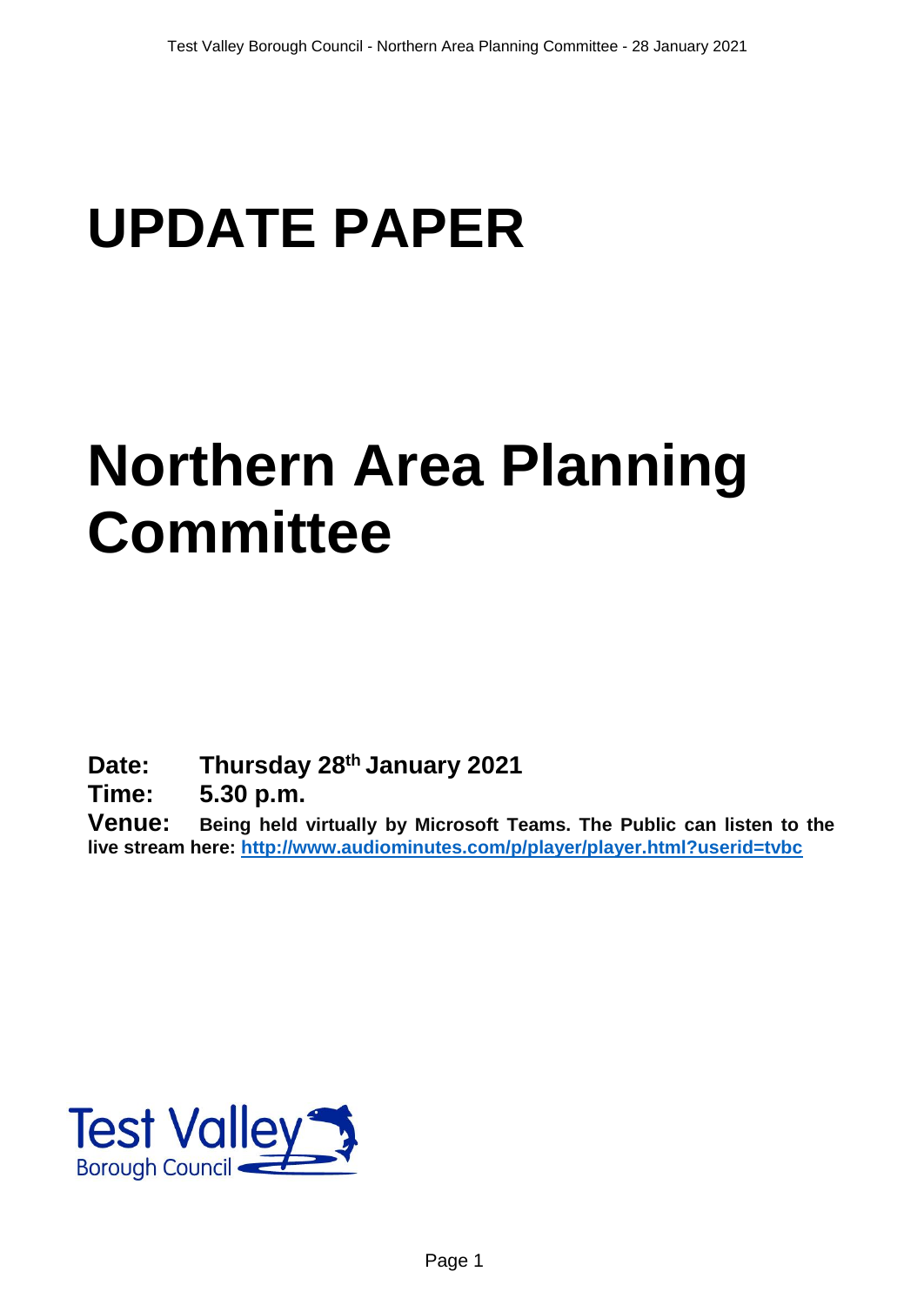## **Northern Area Planning Committee – 28th January 2021 Update Paper**

The purpose of the report is to provide information on planning applications which has been received since the agenda was printed.

Report of Head of Planning and Building

## **1. Background**

1.1 Reports on planning applications are prepared for printing on the agenda some 10 days before the date of the Committee meeting but information and representations received after that time are relevant to the decision. This paper contains such information which was received before 10.00am on the date of the meeting. Any information received after that time is reported verbally.

## **2. Issues**

2.1 Information and representations are summarized but the full text is available on the relevant file should Members require more details. The paper may contain an officer comment on the additional information, amended recommendations and amended and/or additional conditions.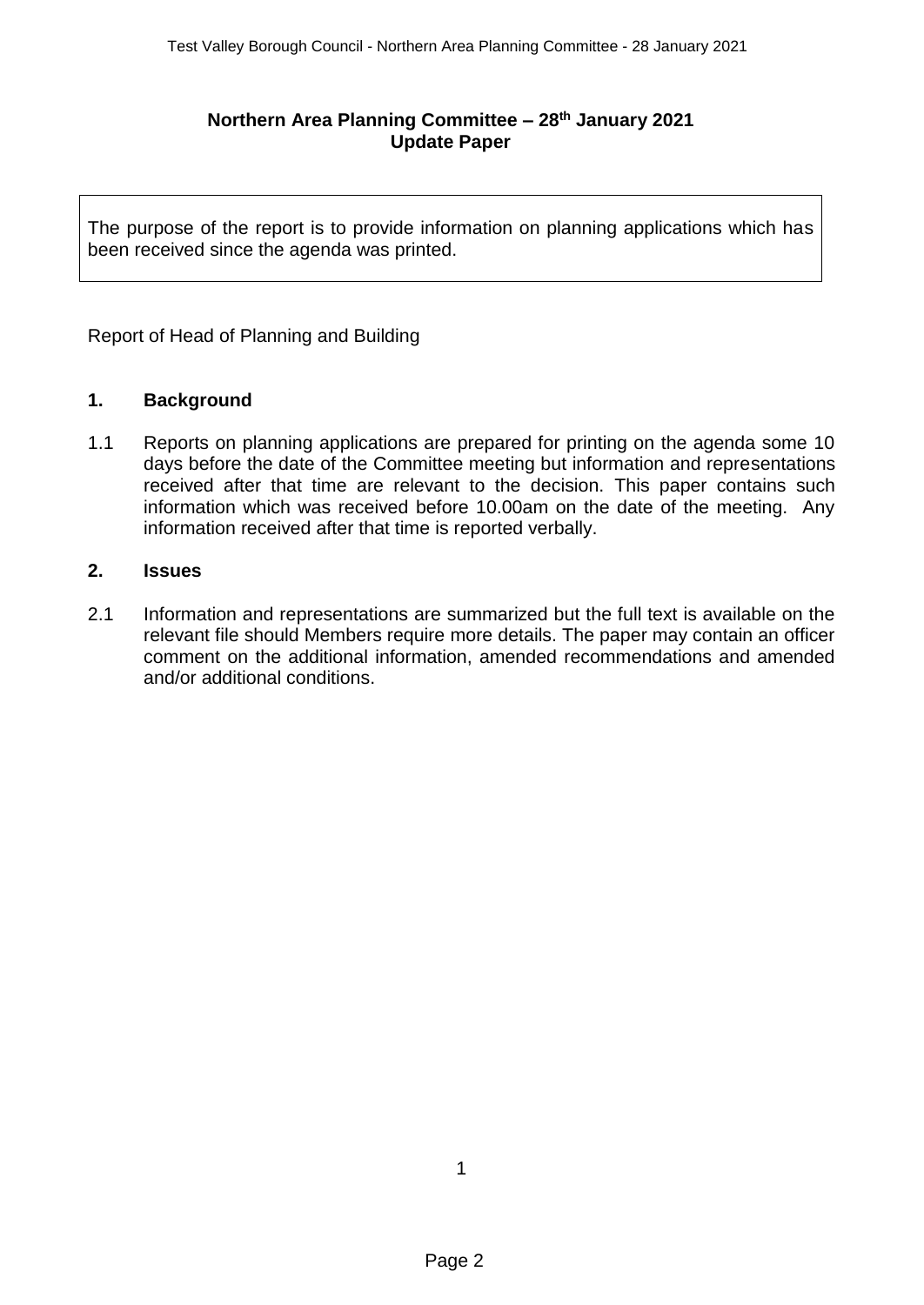**7. 20/02957/FULLN (PERMISSION) 25.11.2020 10 – 15** SITE: 8-10 The Rendezvous, Union Street, Andover **ANDOVER TOWN (ST MARYS)**

**CASE OFFICER:** Luke Benjamin

**TANGLEY**

## **8. 20/01158/FULLN (PERMISSION) 02.06.2020 16 - 46** SITE: Land south of Doles Farm, North of Enham Alamein

**CASE OFFICER:** Katie Nethersole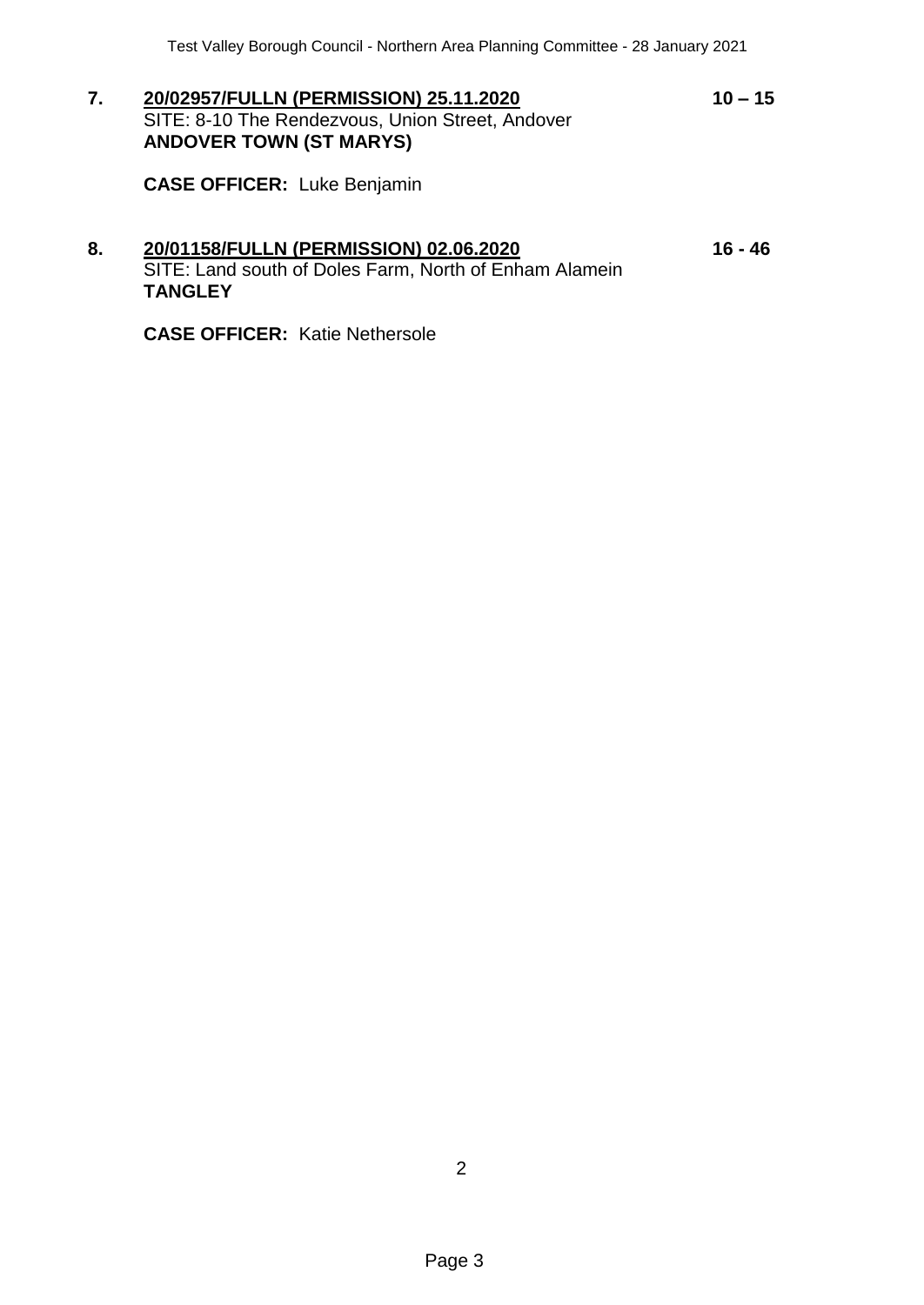\_\_\_\_\_\_\_\_\_\_\_\_\_\_\_\_\_\_\_\_\_\_\_\_\_\_\_\_\_\_\_\_\_\_\_\_\_\_\_\_\_\_\_\_\_\_\_\_\_\_\_\_\_\_\_\_\_\_\_\_\_\_\_\_\_\_\_\_\_

| <b>APPLICATION NO.</b><br><b>SITE</b>                       | 20/02957/FULLN<br>8-10 The Rendezvous, Union Street, Andover, SP10<br>1PA |
|-------------------------------------------------------------|---------------------------------------------------------------------------|
| <b>COMMITTEE DATE</b><br><b>ITEM NO.</b><br><b>PAGE NO.</b> | 28 <sup>th</sup> January 2021<br>$10 - 15$                                |
|                                                             |                                                                           |

## 1.0 **CONSULTATIONS**

1.1 An updated response from Andover Town Council was received on the 18.01.2021 seeking to amend their earlier comment set out in paragraph 6.1 of the officers report. They have advised that it should read:

Andover Parish Council – Objection

- Change of use is inappropriate
- It is not a material consideration, i.e. overlooking another property
- Concerned about lack of affordable community meeting facilities in Andover and St Mary's Ward
- 1.2 Officer Comment: The consideration given to the availability of other community meeting facilities in the Andover and St Mary's Ward is not a consideration required by policy COM14.
- 1.3 Condition 3 has been amended to provide further precision and clarity, and to remove the duplicated wording. The amended condition should read:

No additional fixed plant or machinery shall be installed at the site.

Reason: In the interests of the amenities of the area in accordance with Policies LHW4 and E8 of the Test Valley Borough Revised Local Plan 2016.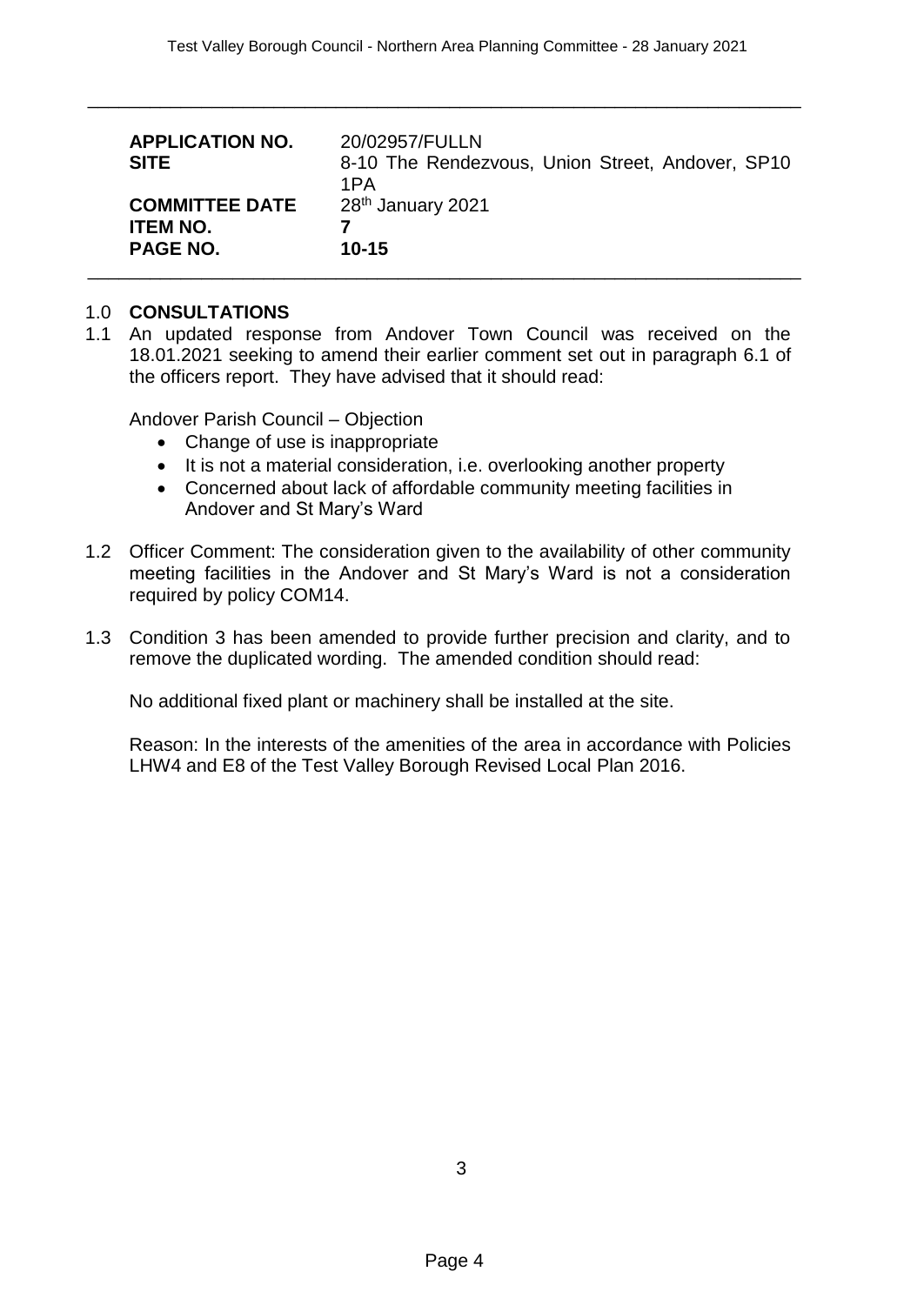\_\_\_\_\_\_\_\_\_\_\_\_\_\_\_\_\_\_\_\_\_\_\_\_\_\_\_\_\_\_\_\_\_\_\_\_\_\_\_\_\_\_\_\_\_\_\_\_\_\_\_\_\_\_\_\_\_\_\_\_\_\_\_\_\_\_\_\_

| <b>APPLICATION NO.</b><br><b>SITE</b> | 20/01158/FULLN<br>Land South of Doles Farm, North of Enham Alamein,<br><b>TANGLEY</b> |
|---------------------------------------|---------------------------------------------------------------------------------------|
| <b>COMMITTEE DATE</b>                 | 28 <sup>th</sup> January 2021                                                         |
| <b>ITEM NO.</b>                       | 8                                                                                     |
| <b>PAGE NO.</b>                       | 16 - 46                                                                               |
|                                       |                                                                                       |

#### 1.0 **AMENDED DRAWINGS**

1.1 An amended access plan no. H618/01C, has now been provided by the applicant to show the correct proposed visibility splay from the site access of 120 metres. This drawing is appended to this Update paper.

#### 2.0 **CONSULTATIONS**

2.1 Following submission of an updated access plan (H618/01C), a further consultation comment have been received from HCC Highways:

'Thanks for sending me a copy of the access drawing H618-01C in relation to application 20/01158/FULLN. I can confirm that this is acceptable in highway terms.'

2.2 As this drawing has now been received and is considered acceptable, it is necessary to update conditions 2 and 5 accordingly. This is reflected in the updated Recommendation below.

#### 3.0 **RECOMMENDATION**

**Delegate to the Head of Planning and Building that subject to the completion of a S106 legal agreement to secure the permissive footpath then PERMISSION subject to conditions & notes:**

- **1. The development hereby permitted shall be begun within three years from the date of this permission. Reason: To comply with the provision of Section 91 of the Town and Country Planning Act 1990 as amended by Section 51 of the Planning and Compulsory Purchase Act 2004.**
- **2. The development hereby permitted shall not be carried out except in complete accordance with the details shown on the submitted plans, numbers 01480-0-A, 01480-01-A, unnumbered proposed new store dated 22nd February and unnumbered elevations plans dated 24th February, 21807-4100 V1, 21807-4200 and H618-01C. Reason: For the avoidance of doubt and in the interests of proper planning.**
- **3. No development shall take place above DPC level of the development hereby permitted until full details of hard and soft landscape works have been submitted and approved. Details shall include-where appropriate:**

**- proposed finished levels or contours;** 

- **- means of enclosure;**
- **- other vehicle and pedestrian access and circulation areas;**

4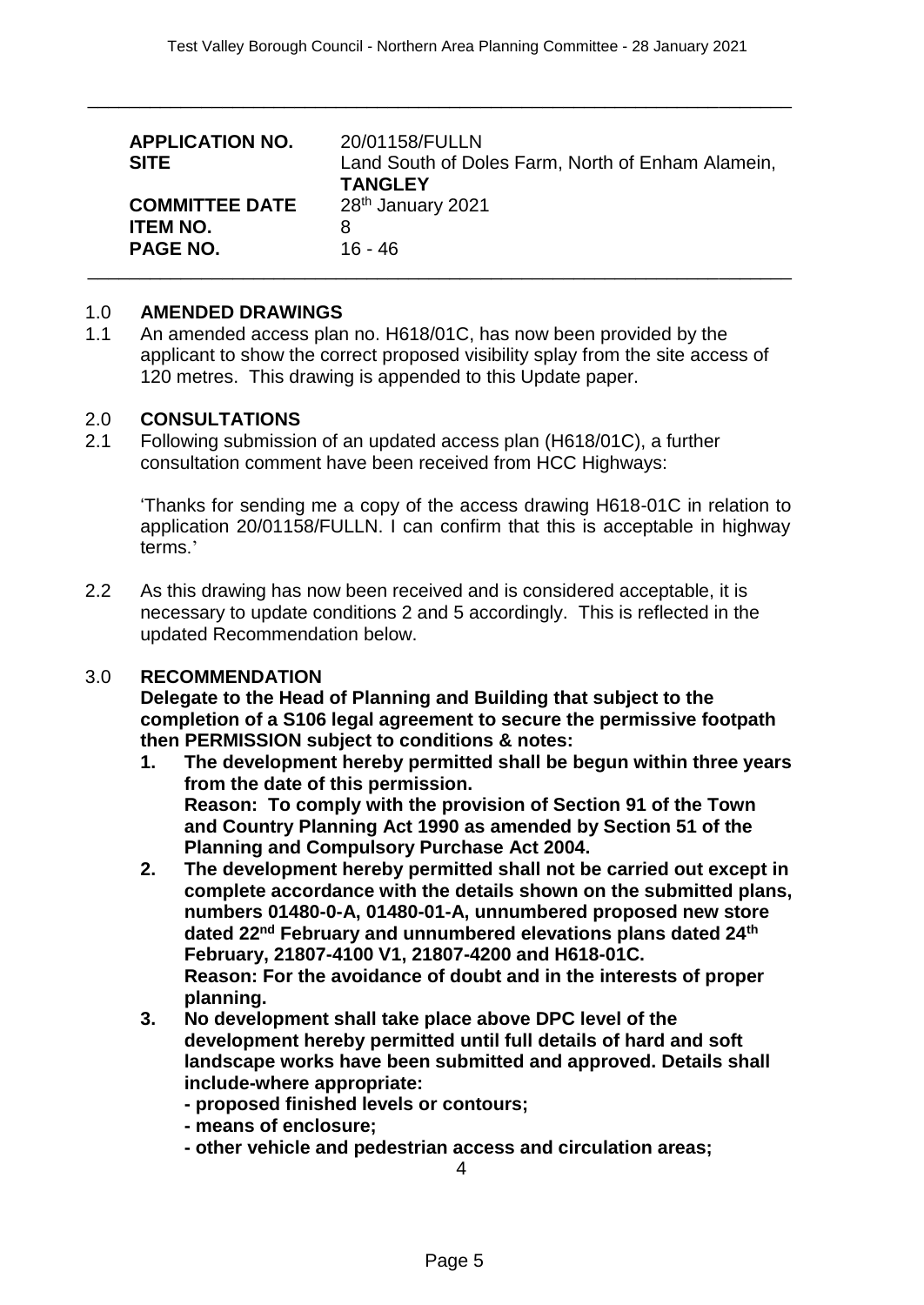**- hard surfacing materials;** 

**- proposed and existing functional services above and below ground (e.g. drainage, power, communications cables, pipelines etc. indicating lines, manholes, supports.);** 

**Soft landscape works shall include:**

**- planting plans;** 

**- written specifications (including cultivation and other operations associated with plant and grass establishment);**

**- schedules of plants, noting species, plant sizes and proposed numbers/densities.**

**The landscape works shall be carried out in accordance with the implementation programme and in accordance with the management plan.**

**Reason: To improve the appearance of the site and enhance the character of the development in the interest of visual amenity and contribute to the character of the local area in accordance with Test Valley Borough Revised Local Plan (2016) Policy E1 and E2.**

**4. Notwithstanding the details proposed within the application, the building shall be constructed in plastic coated metal sheets in RAL 095 5010 (dull olive) to the walls and cement sheets in RAL 060 5020 (mushroom brown) to the roof.**

**Reason: To ensure that the building blends into the surrounding landscape and accords with policy E1 and E2 of the Test Valley Borough Revised Local Plan 2016.**

**5. Prior to the development hereby approved being brought into use details of the proposed highway mitigation works shall be submitted in writing to the local planning authority for approval. These should include details of reflective carriageway edge marker posts, advanced give-way signs and slow markings. Once approved these details shall be fully implemented prior to the development being brought into use and thereafter retained in perpetuity.** 

**The proposed new access and accompanying visibility splays as detailed on approved drawing H618/01 Rev C shall be provided in accordance with these details prior to the development hereby approved being brought into use. Once provided the new access and accompanying visibility splays shall be maintained in their approved form in perpetuity.**

**Reason: To ensure that the development can be accessed safely and efficiently in accordance with policy T1 of the Test Valley Borough Revised Local Plan 2016.**

**6. Biodiversity enhancement measures as detailed in the submitted Planning Statement dated 28th May 2020 and Landscape and Visual Impact Assessment dated May 2020 shall be implemented prior to the development being brought into use and maintained in accordance with the submitted details.**

**Reason: To ensure that biodiversity is enhanced in accordance with policy E5 of the Test Valley Borough Revised Local Plan 2016.**

**7. There shall be no external lighting installed on the site or the approved building.**

**Reason: To safeguard the amenities of the area in accordance with** 

5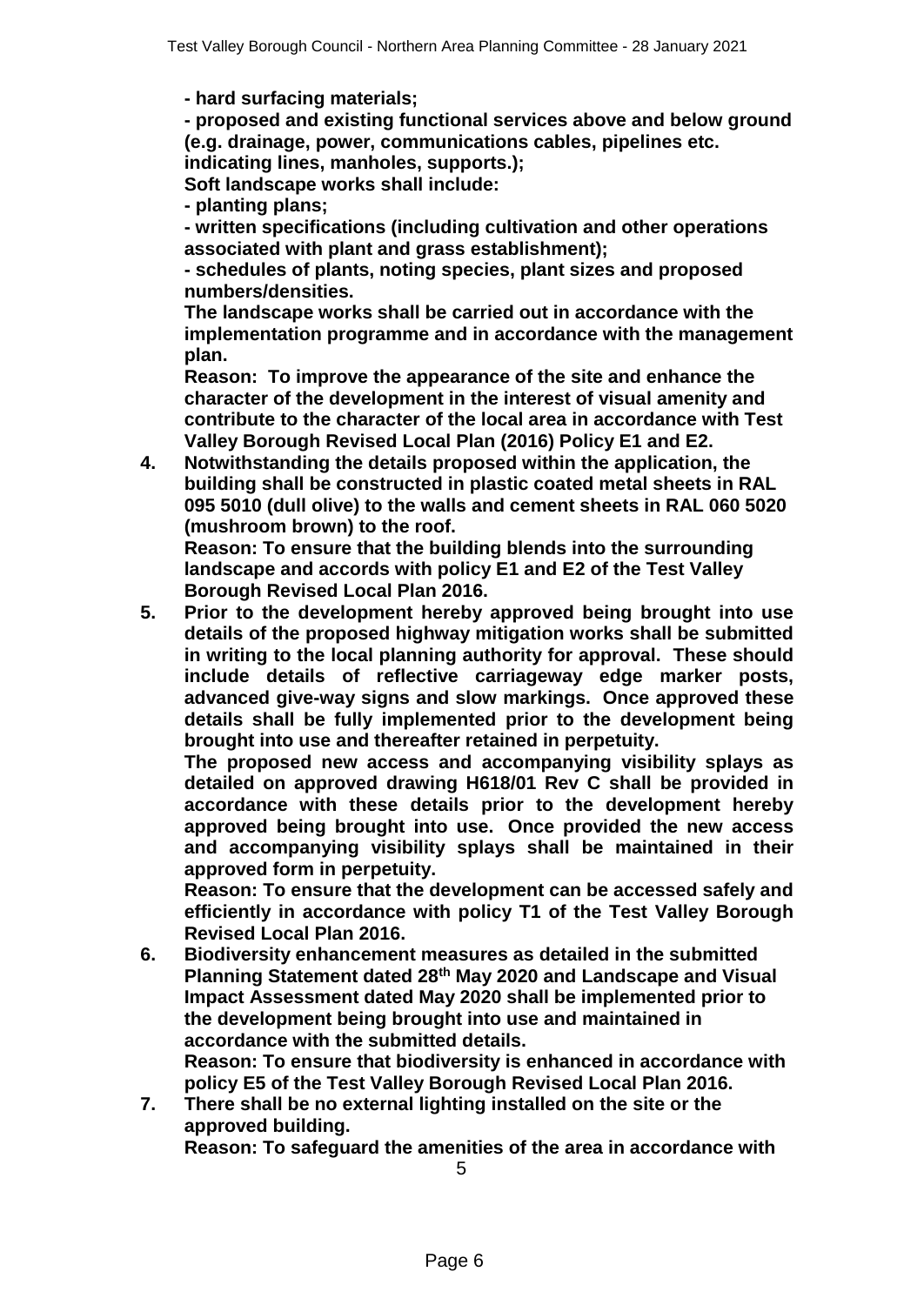**Test Valley Borough Revised Local Plan 2016 policies E1, E8 and LHW4.**

**Notes to applicant:**

- **1. In reaching this decision Test Valley Borough Council (TVBC) has had regard to the National Planning Policy Framework and takes a positive and proactive approach to development proposals focused on solutions. TVBC work with applicants and their agents in a positive and proactive manner offering a pre-application advice service and updating applicants/agents of issues that may arise in dealing with the application and where possible suggesting solutions.**
- **2. Reptiles receive legal protection under the Wildlife and Countryside Act 1981 (as amended). Reptile habitat such as compost heaps and wood piles should be carefully cleared by hand during warmer months as if hibernating reptiles are disturbed they will die. Any reptiles revealed should be moved to adjacent retained rougher / boundary habitat or allowed to move off of their own accord. Where vegetation clearance is required during the active season (March to October), clearance should take place in stages down to ground level to encourage reptiles to leave the area of their own accord. The vegetation should then be kept short to prevent their return.**
- **3. A section 278 agreement will be required prior to constructing the access arrangements which may result in further design work being required to reflect the discussions held with Hampshire County Council and Departure from Standard.**